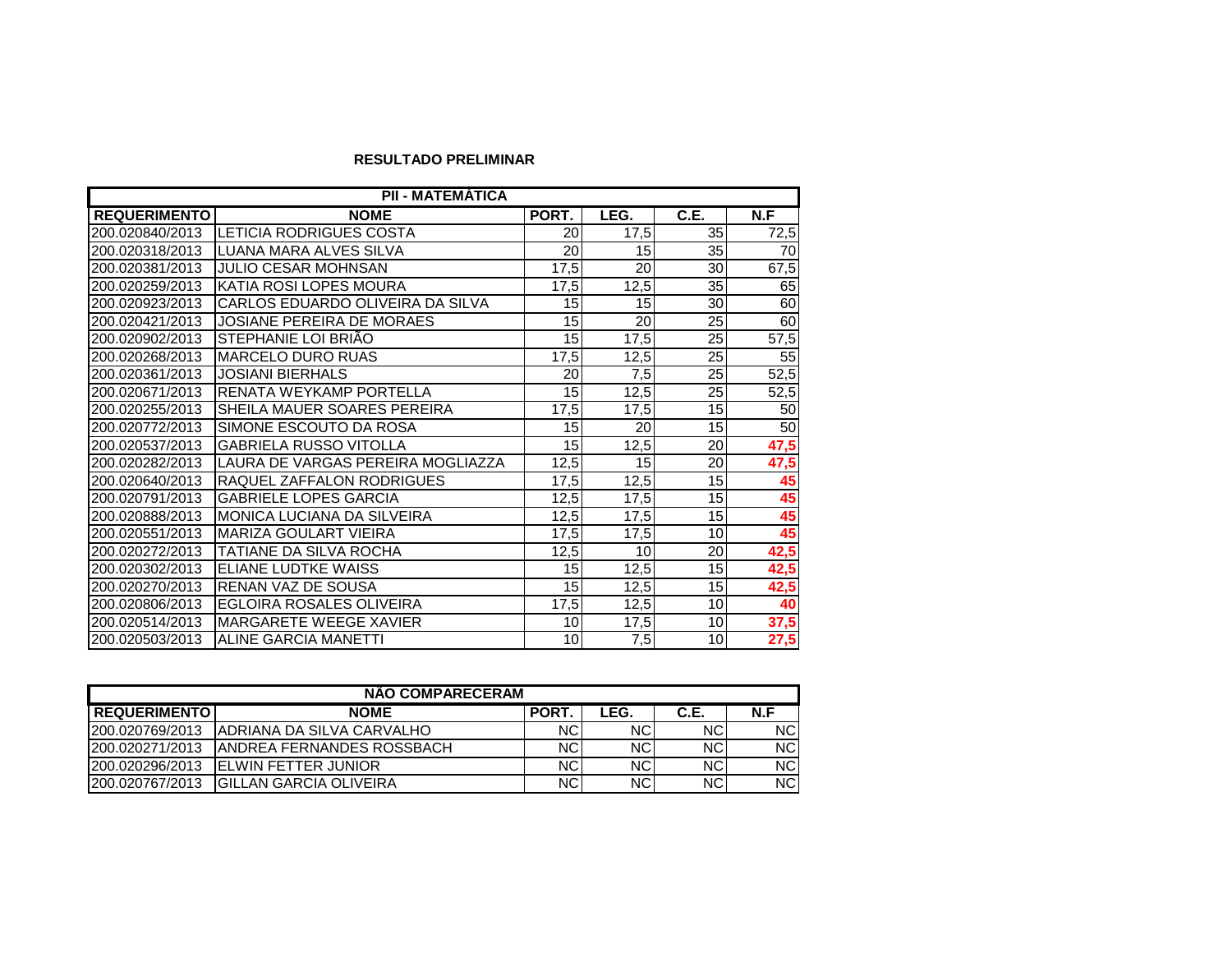| 200.020768/2013 | <b>IINDIARA MOTTA MOREIRA</b>      | NC.       | NC.       | NC.       | NC.       |
|-----------------|------------------------------------|-----------|-----------|-----------|-----------|
| 200.020430/2013 | <b>JJANAINA BRANDÃO RICKES</b>     | NC.       | <b>NC</b> | NC.       | <b>NC</b> |
| 200.020959/2013 | ILISANE LACAU MOREIRA              | NC.       | NC.       | NC.       | NC.       |
| 200.020373/2013 | IMARCIA HELENA DE OLIVEIRA TAROUCO | <b>NC</b> | NC.       | NC.       | NC.       |
| 200.020322/2013 | <b>IMIRIAN OLIVERIA DA SILVA</b>   | NC.       | NC.       | <b>NC</b> | NC.       |
| 200.020662/2013 | <b>TAIANE BALZ BEHLING VENZKE</b>  | NC.       | ΝC        | <b>NC</b> | NC.       |